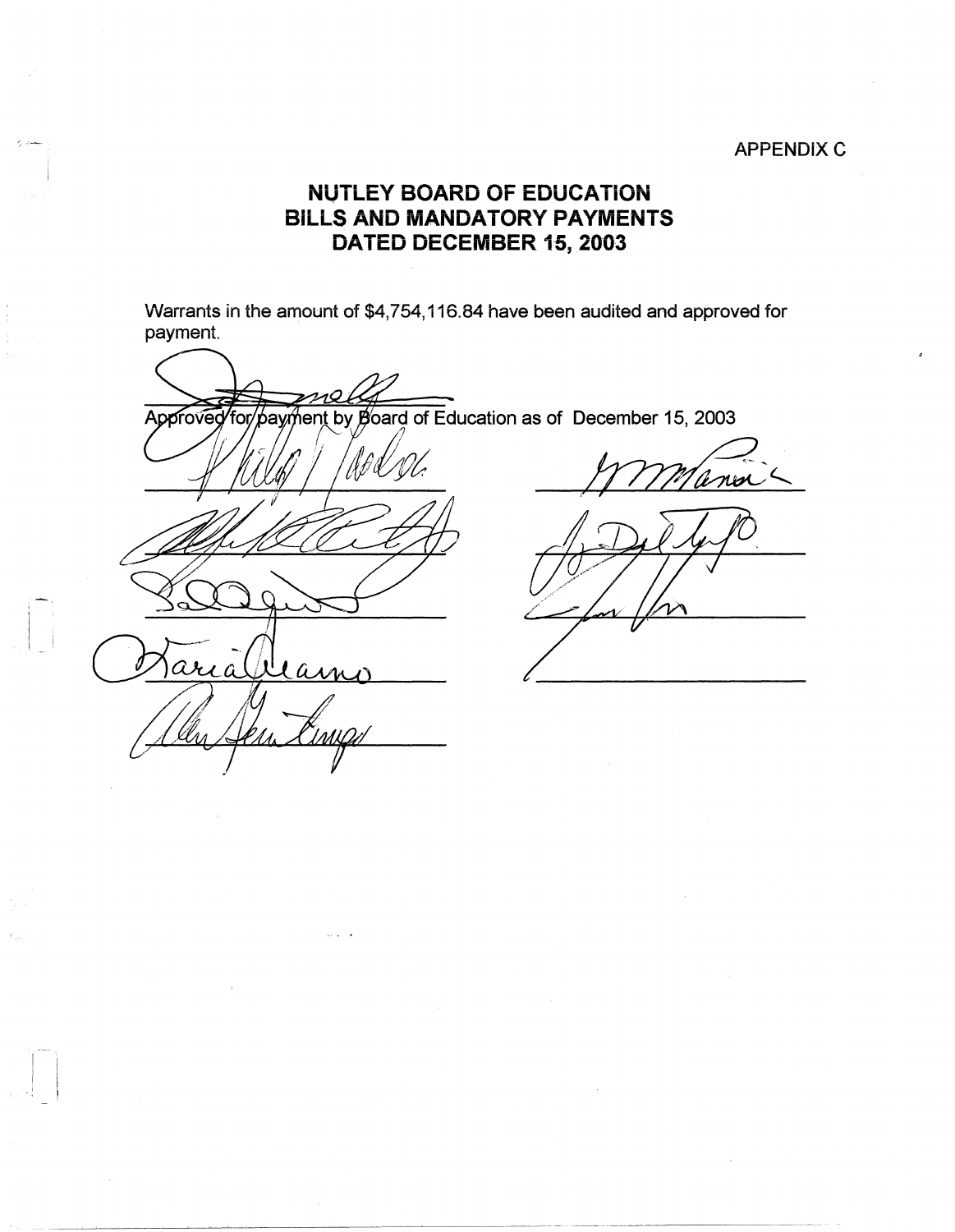Check journal **Nutley Board of Education Page 1 of 8** Page 1 of 8 Rec and Unrec checks Hand and Machine checks 12/11/03 Starting date 11/21/03 Ending date 12/15/03 ./ ·:knum Date Rec date Vcode Vendor name Check amount )61330 11/21/03 **BHSA** BLOOMFIELD HIGH SCHOOL \$160.00 <sup>I</sup> 061331 11/21/03 CHS3 CHS QUIZ BOWL TEAM \$130.00 061332 11/21/03 CIT CIT TECHNOLOGY FINANCIAL SERVICES, INC. \$232.00 061333 11/21/03 META METASOFT SYSTEMS \$3,500.00 061334 11/21/03 **PB** PITNEY BOWES INC. \$210.00 061335 H 11/26/03 **PAY** B.O.E. SALARY ACCOUNT \$1,533,364.29 061336 H 11/24/03 BOES BOARD OF EDUCATION SALARY ACCOUNT \$33,624.34 061337 H 11/24/03 **HBCB HORIZON BLUE CROSS** \$20,812.88 061338 H 11/24/03 BONY BANK OF NEW YORK \$127,517.50 061339 H 11/24/03 BOES BOARD OF EDUCATION SALARY ACCOUNT \$77,802.82 061340 H 11/24/03 **HBCB HORIZON BLUE CROSS** \$954.76 061341 H 11/24/03 IHS INTERNATIONAL HEALTHCARE SERVICES \$172.73 061342 H 12/03/03 BONY BANK OF NEW YORK \$940.00 061343 H 12/03/03 BSI2 BENECARD SERVICES,INC. \$12,264.84 061344 H · 12/03/03 **BSl2** BENECARD SERVICES,INC. \$79.20 061345 H 12/08/03 SNJH STATE OF NJ HEALTH BENEFITS FUND \$358,106.65 061346 H 12/15/03 **PAY** B.O.E. **SALARY** ACCOUNT \$1,400,189.78 t61347 H .12/09/03 BOES BOARD OF EDUCATION SALARY ACCOUNT \$24,521.31 /61348 H 12/09/03 BOES BOARD OF EDUCATION SALARY ACCOUNT \$74,944.44 061349 12/15/03 100 100% PRODUCTIONS \$239.23 061350 12/15/03 **AAP** AAP/NEW JERSEY CHAPTER \$210.00 061351 12/15/03 AFPI ACME FOOD PRODUCTS INC \$5,133.09 061352 12/15/03 ADV **ADVANTA** \$2,588.07 061353 12/15/03 AGL AGL WELDING SUPPLY CO. INC. \$23.00 061354 12/15/03 AGT1 AGT BATTERY SUPPL Y,LLC \$191.18 061355 12/15/03 **AIRB** AIRBORNE EXPRESS \$168.83 061356 12/15/03 MA7 ALAMO; **MARIA** \$113.46 061357 12/15/03 ALCO ALGRA CORPORATION \$35.05 061358 12/15/03 AS6 ALLEGRO SCHOOL \$12,280.00 061359 12/15/03 ALI ALLIED OFFICE PRODUCTS \$155.3.7 061360 12/15/03 ALLM ALLMAC SIGNS \$110.00 061361 12/15/03 **ANA** ANACONDA SPORTS \$1,494.74 061362 12/15/03 **AB** APPLE BOOKS \$159.69 061363 12/15/03 AC3 APPLE COMPUTER,INC. \$8,911.95 061364 12/15/03 ARCH ARCH WIRELESS \$38.42 31365 12/15/03 ARAC ARMS ACRES, INC. \$700.00 ?1366 12/15/03 . ASCC ASCD CONFERENCE REGISTRATION \$195.00 061367 12/15/03 AFS ASTONE FLEET SERVICE \$7,037.87 061368 12/15/03 ATT AT & T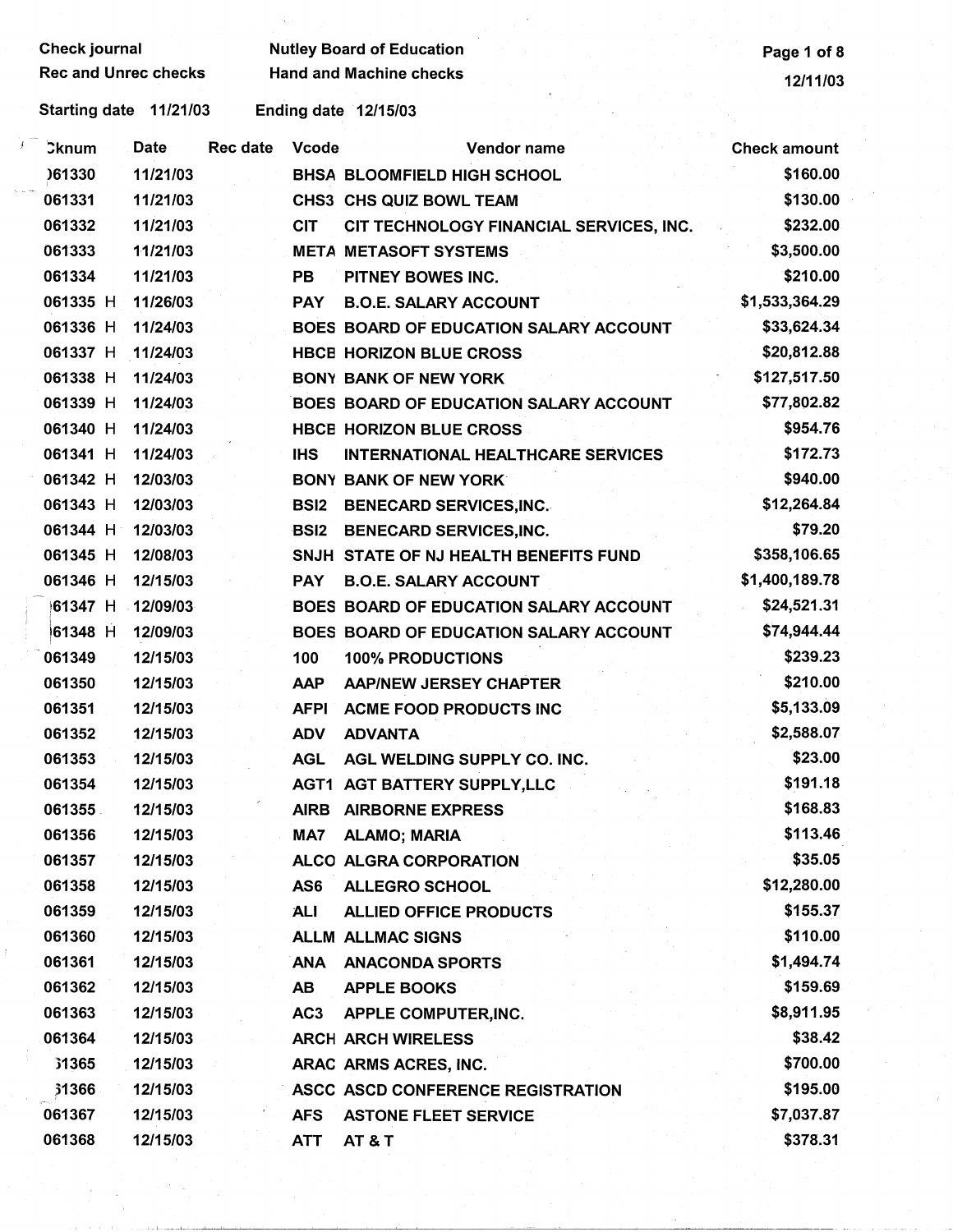Check journal **Check is a set of Check in the UL** Check journal Page 2 of 8

Rec and Unrec checks Hand and Machine checks 12/11/03

Starting date 11/21/03 Ending date 12/15/03

| <b>Cknum</b> | Date     | Rec date | <b>Vcode</b>    | Vendor name                                  | <b>Check amount</b> | $\mathcal{L} \subset \mathbb{R}^n$ |
|--------------|----------|----------|-----------------|----------------------------------------------|---------------------|------------------------------------|
| 061369       | 12/15/03 |          | <b>BT</b>       | <b>BAKER &amp; TAYLOR</b>                    | \$644.41            |                                    |
| 061370       | 12/15/03 |          | B&T             | <b>BAKER &amp; TAYLOR BOOKS</b>              | \$8,147.39          |                                    |
| 061371       | 12/15/03 |          | <b>BALI</b>     | <b>BALITSOS; MARY</b>                        | \$355.00            |                                    |
| 061372       | 12/15/03 |          | KB4             | <b>BANIA; KENT</b>                           | \$98.00             |                                    |
| 061373       | 12/15/03 |          | BS4             | <b>BANYAN SCHOOL</b>                         | \$2,797.94          |                                    |
| 061374       | 12/15/03 |          | <b>BN</b>       | <b>BARNES &amp; NOBLE</b>                    | \$673.27            |                                    |
| 061375       | 12/15/03 |          |                 | <b>BOTE BATTLE OF THE BOOKS</b>              | \$200.00            |                                    |
| 061376       | 12/15/03 |          |                 | <b>BBOE BELLEVILLE BOARD OF EDUCATION</b>    | \$723.74            |                                    |
| 061377       | 12/15/03 |          |                 | <b>BSCC BELLEVILLE SUPPLY CO., INC.</b>      | \$188.04            |                                    |
| 061378       | 12/15/03 |          | <b>BPS</b>      | BELLRIDGE PLUMBING SUPPLY CORPORATION        | \$904.12            |                                    |
| 061379       | 12/15/03 |          |                 | <b>BSS4 BELL'S SECURITY SALES</b>            | \$285.03            |                                    |
| 061380       | 12/15/03 |          | <b>BSS</b>      | BELL'S SECURITY SALES INC                    | \$710.14            |                                    |
| 061381       | 12/15/03 |          | <b>BCC</b>      | BERGEN CENTER FOR CHILD DEVELOPMENT          | \$4,955.70          |                                    |
| 061382       | 12/15/03 |          |                 | <b>BCSS BERGEN COUNTY SPECIAL SERVICES</b>   | \$10,181.68         |                                    |
| 061383       | 12/15/03 |          | <b>BU</b>       | <b>BEST UNIFORM</b>                          | \$5,664.78          |                                    |
| 061384       | 12/15/03 |          |                 | BOEC BOARD OF EDUCATION-ENTERPRISE FUND      | \$180,000.00        |                                    |
| 061385       | 12/15/03 |          |                 | BOEP BOE PETTY CASH/J.MALLEN, TRUSTEE        | \$333.88            |                                    |
| 061386       | 12/15/03 |          |                 | <b>BOBF BONNIE BRAE</b>                      | \$5,695.00          |                                    |
| 061387       | 12/15/03 |          | BB4             | <b>BOOK AUTO LEASING INC.</b>                | \$310.56            |                                    |
| 061388       | 12/15/03 |          |                 | <b>BKSN BOOKSMITHS</b>                       | \$939.45            |                                    |
| 061389       | 12/15/03 |          |                 | <b>BRAD BRADLEY TIRE SERVICE</b>             | \$491.50            |                                    |
| 061390       | 12/15/03 |          | CFC             | <b>C F CONNOLLY DIST CO INC</b>              | \$333.40            |                                    |
| 061391       | 12/15/03 |          |                 | <b>CWS C WALTER SEARLE</b>                   | \$43.00             |                                    |
| 061392       | 12/15/03 |          |                 | CCPT CALDWELL COMMUNITY PHYSICAL THERAPY     | \$780.00            |                                    |
| 061393       | 12/15/03 |          |                 | SC10 CAMMARATA, MD; SANDRA                   | \$400.00            |                                    |
| 061394       | 12/15/03 |          |                 | <b>CAN1 CANON BUSINESS SOLUTIONS</b>         | \$2,337.86          |                                    |
| 061395       | 12/15/03 |          |                 | CBS CAROLINA BIOLOGICAL SUPPLY COMPANY       | \$573.07            |                                    |
| 061396       | 12/15/03 |          | LS7             | <b>CASSILLI; LISA MARIE</b>                  | \$100.00            |                                    |
| 061397       | 12/15/03 |          |                 | <b>CDW2 CDW GOVERNMENT INC.</b>              | \$443.00            |                                    |
| 061398       | 12/15/03 |          | <b>CRP</b>      | <b>CENTRAL RESTAURANT PRODUCTS</b>           | \$325.00            |                                    |
| 061399       | 12/15/03 |          | <b>CPC</b>      | <b>CENTRAL-LEWMAR PAPER</b>                  | \$76.50             |                                    |
| 061400       | 12/15/03 |          | CP <sub>1</sub> | <b>CEREBRAL PALSY ASSOC MIDDLESEX COUNT)</b> | \$7,911.00          |                                    |
| 061401       | 12/15/03 |          |                 | <b>CPC2 CEREBRAL PALSY CENTER</b>            | \$7,963.23          |                                    |
| 061402       | 12/15/03 |          |                 | CPNJ CEREBRAL PALSY OF NORTH JERSEY          | \$22,050.26         |                                    |
| 061403       | 12/15/03 |          | MC5             | <b>CERVASIO; MARIA</b>                       | \$173.62            |                                    |
| 061404       | 12/15/03 |          |                 | <b>CESC CES CORPORATION</b>                  | \$13,642.56         |                                    |
| 061405       | 12/15/03 |          | CT <sub>1</sub> | <b>CHEERLEADER &amp; DANZTEAM</b>            | \$4,862.67          | 1                                  |
| 061406       | 12/15/03 |          | <b>CHE</b>      | <b>CHERENSON GROUP</b>                       | \$664.49            |                                    |
| 061407       | 12/15/03 |          | CC7             | <b>CHERN; CHRISTOPHER</b>                    | \$35.00             |                                    |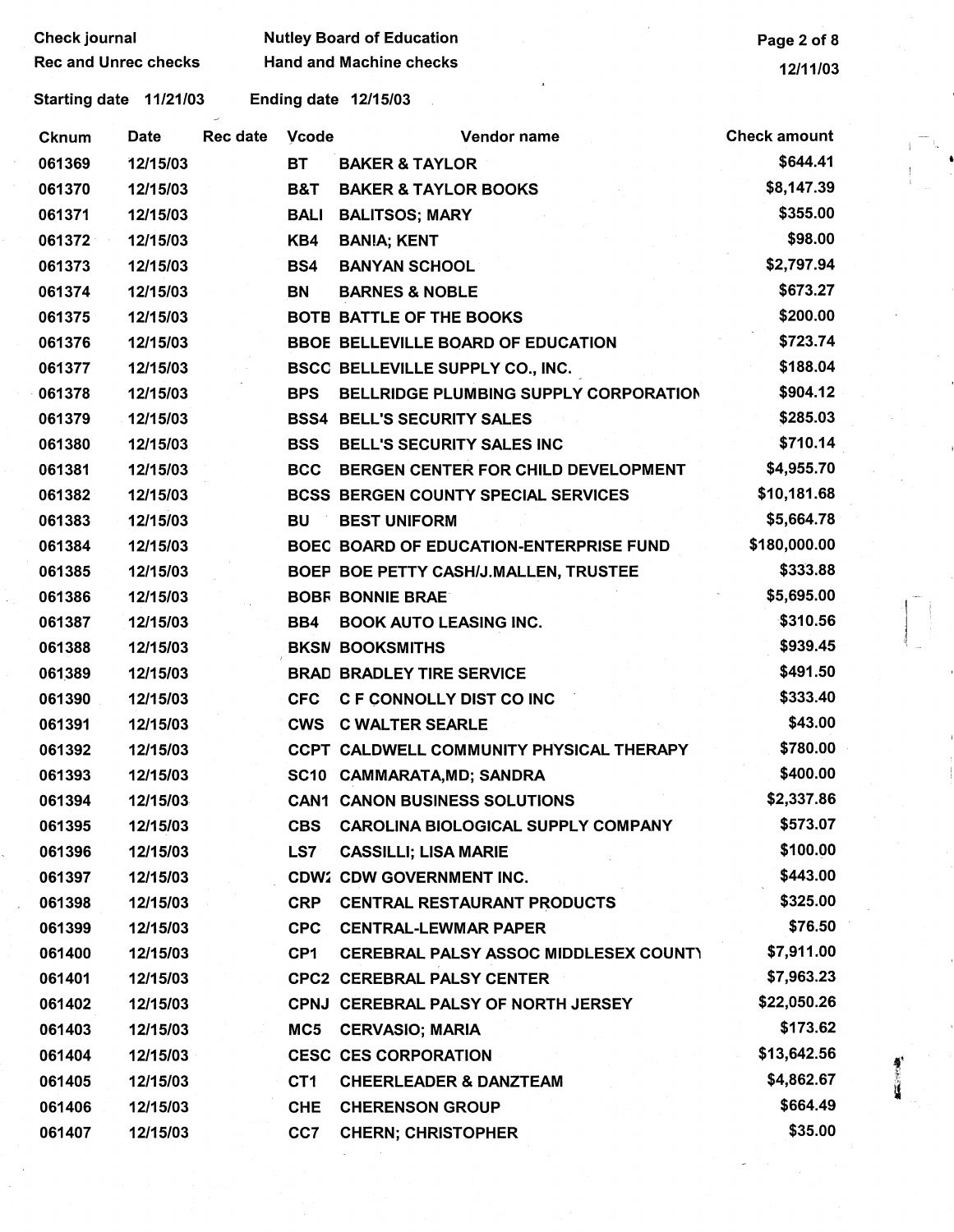## Check journal Nutley Board of Education **Check in the Check of School School** Page 3 of 8 Rec and Unrec checks Hand and Machine checks 12/11/03

Starting date 11/21/03 Ending date 12/15/03

1 l .. \_ .. J.JL.~-~~~--~~~--~----'--------------~

| Cknum  | Date     | <b>Rec date</b> | <b>Vcode</b>    | Vendor name                                 | <b>Check amount</b> |
|--------|----------|-----------------|-----------------|---------------------------------------------|---------------------|
| 061408 | 12/15/03 |                 | <b>CHV</b>      | <b>CHERRY VALLEY TRACTOR SALES</b>          | \$198.00            |
| 061409 | 12/15/03 |                 |                 | <b>CDC2 CHILD DEVELOPMENT CENTER</b>        | \$2,902.56          |
| 061410 | 12/15/03 |                 | <b>CEC</b>      | <b>CHILDCRAFT EDUCATION CORP.</b>           | \$142.45            |
| 061411 | 12/15/03 |                 | CI2             | <b>CHILDRENS INSTITUTE</b>                  | \$13,668.00         |
| 061412 | 12/15/03 |                 | RC3             | <b>CIOFFI; ROSE</b>                         | \$20.45             |
| 061413 | 12/15/03 |                 | <b>CISY</b>     | <b>CITRUS SYSTEMS INC.</b>                  | \$700.70            |
| 061414 | 12/15/03 |                 | <b>CSCI</b>     | CITY SUPPLY CO., INC.                       | \$826.87            |
| 061415 | 12/15/03 |                 | <b>CRD</b>      | <b>CLASSROOM DIRECT</b>                     | \$471.92            |
| 061416 | 12/15/03 |                 |                 | CCBC COCA COLA BOTTLING CO OF NEW YORK INC. | \$5,015.58          |
| 061417 | 12/15/03 |                 | <b>COL</b>      | <b>COLANERI BROS.</b>                       | \$121.05            |
| 061418 | 12/15/03 |                 |                 | <b>CHS1 COMMUNITY HIGH SCHOOL</b>           | \$15.00             |
| 061419 | 12/15/03 |                 |                 | <b>CMC5 CONCENTRA MEDICAL CENTERS</b>       | \$55.00             |
| 061420 | 12/15/03 |                 | CG              | <b>CONTEMPORARY GLASS</b>                   | \$12.75             |
| 061421 | 12/15/03 |                 | CC4             | <b>COOKIE CUPBOARD</b>                      | \$140.00            |
| 061422 | 12/15/03 |                 | COT             | <b>COTTRELL PRINTING</b>                    | \$291.50            |
| 061423 | 12/15/03 |                 |                 | <b>CRON CRONATRON</b>                       | \$600.47            |
| 061424 | 12/15/03 |                 | CP <sub>5</sub> | <b>CRYSTAL PRODUCTIONS</b>                  | \$208.41            |
| 61425  | 12/15/03 |                 | DE F            | DE FRANK PAVING INC.                        | \$13,017.00         |
| 61426  | 12/15/03 |                 | <b>DTC</b>      | <b>DECAMP TRANSIT COMPANY</b>               | \$850.00            |
| 061427 | 12/15/03 |                 | <b>DSC</b>      | DELTA SYSTEMS CO INC                        | \$232.21            |
| 061428 | 12/15/03 |                 | DM <sub>1</sub> | <b>DEMCO INC.</b>                           | \$175.71            |
| 061429 | 12/15/03 |                 | DDD1            | DOUGLASS DEVELOPMENTAL DISABILITIES CN      | \$8,519.00          |
| 061430 | 12/15/03 |                 | JD              | <b>DWYER, JOSEPH</b>                        | \$131.70            |
| 061431 | 12/15/03 |                 |                 | <b>ECLC ECLC OF NEW JERSEY</b>              | \$11,178.84         |
| 061432 | 12/15/03 |                 | ED              | <b>EDUCATIONAL DESIGN/TRIUMPH LEARNING</b>  | \$70.42             |
| 061433 | 12/15/03 |                 |                 | <b>EMA1 EMANJ FALL CONFERENCE</b>           | \$80.00             |
| 061434 | 12/15/03 |                 |                 | EAIE ERIC ARMIN INC.                        | \$149.33            |
| 061435 | 12/15/03 |                 |                 | ECES ESSEX COUNTY EDUCATIONAL SERVICES      | \$22,679.70         |
| 061436 | 12/15/03 |                 |                 | ECVS ESSEX COUNTY VOCATIONAL SCHOOLS        | \$2,460.00          |
| 061437 | 12/15/03 |                 |                 | <b>ECS1 EXECUTIVE COFFEE SERVICE INC.</b>   | \$12.00             |
| 061438 | 12/15/03 |                 |                 | EZP1 E-ZPASS                                | \$12.00             |
| 061439 | 12/15/03 |                 |                 | MAFA FABER, MD; MARK                        | \$1,600.00          |
| 061440 | 12/15/03 |                 | <b>FS</b>       | <b>FELICIAN SCHOOL</b>                      | \$2,653.60          |
| 061441 | 12/15/03 |                 | FIC.            | <b>FESTIVAL ICE CREAM</b>                   | \$231.33            |
| 061442 | 12/15/03 |                 |                 | CPC1 FIRST CEREBRAL PALSY OF NJ             | \$1,700.48          |
| 61443  | 12/15/03 |                 | <b>FHE</b>      | <b>FLOYD HALL ENTERPRISES</b>               | \$2,250.00          |
| 61444  | 12/15/03 |                 | <b>FOG</b>      | <b>FOGARTY &amp; HARA, ESQS.</b>            | \$594.50            |
| 061445 | 12/15/03 |                 | <b>FCC</b>      | <b>FRANKLIN CENTRAL COMMUNICATIONS</b>      | \$255.00            |
| 061446 | 12/15/03 |                 | <b>FFI</b>      | <b>FRANKLIN FLOORS INC</b>                  | \$79.00             |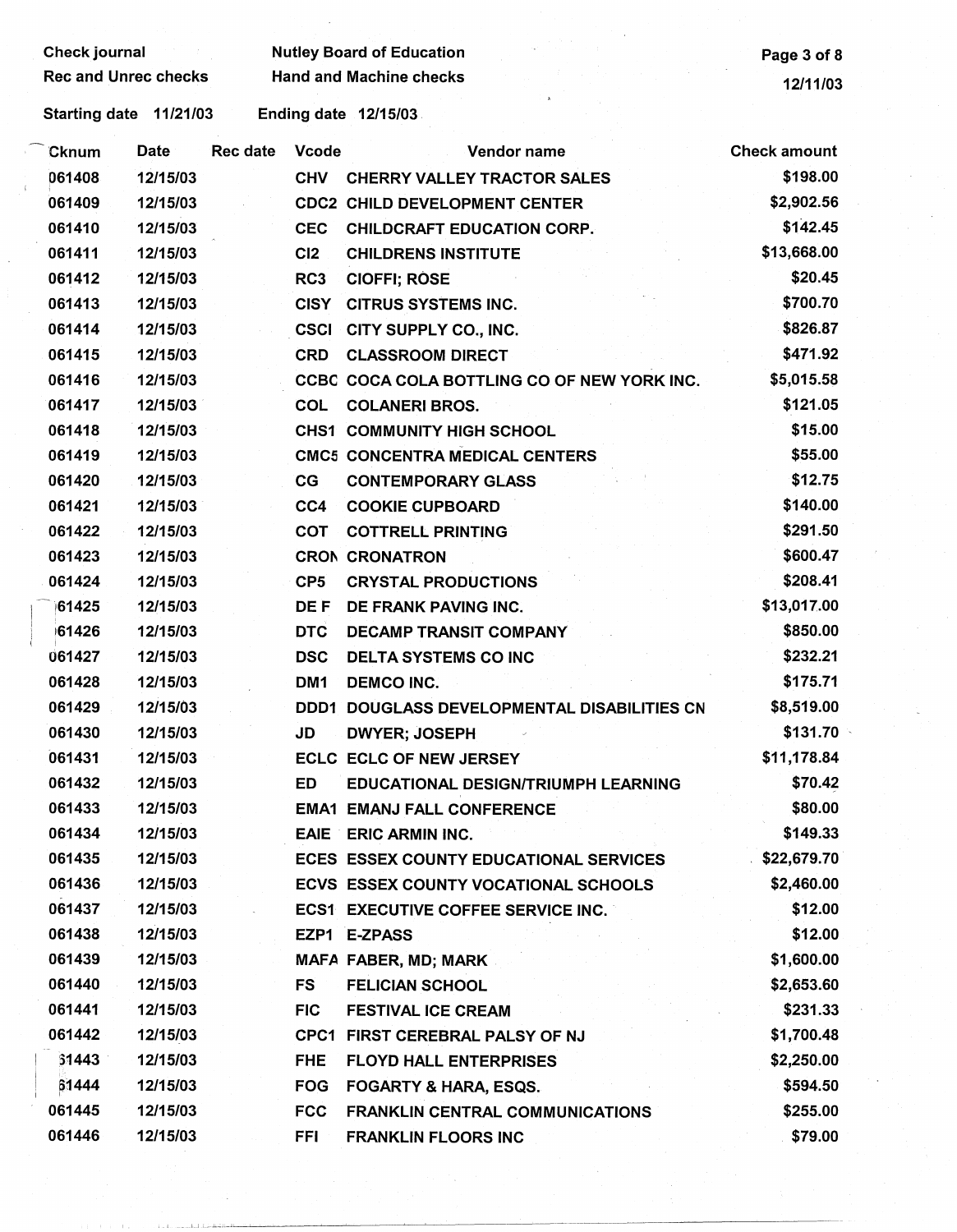| <b>Check journal</b> |  |
|----------------------|--|
|                      |  |

Nutley Board of Education **Page 4 of 8** Rec and Unrec checks Hand and Machine checks 12/11/03

Starting date 11/21/03 Ending date 12/15/03

| <b>Cknum</b> | Date     | Rec date | <b>Vcode</b>    | Vendor name                                   | <b>Check amount</b> |  |
|--------------|----------|----------|-----------------|-----------------------------------------------|---------------------|--|
| 061447       | 12/15/03 |          |                 | FFC1 FRANKLIN FOOD COURT                      | \$539.00            |  |
| 061448       | 12/15/03 |          |                 | FSPC FRANKLIN PETTY CASH/J.CALICCHIO, TRUSTEE | \$314.51            |  |
| 061449       | 12/15/03 |          | AF3             | <b>FRANNICOLA; ANGELO</b>                     | \$28.72             |  |
| 061450       | 12/15/03 |          |                 | FONS FRIENDS OF NUTLEY SINGERS                | \$270.00            |  |
| 061451       | 12/15/03 |          | GPB             | <b>GACCIONE, POMACO &amp; MALANGA</b>         | \$2,285.80          |  |
| 061452       | 12/15/03 |          |                 | <b>GAL3 GALE GROUP</b>                        | \$8,612.38          |  |
| 061453       | 12/15/03 |          |                 | <b>GEC4 GE CAPITAL</b>                        | \$834.80            |  |
| 061454       | 12/15/03 |          | LC <sub>2</sub> | <b>GIANGERUSO; LAURA</b>                      | \$355.00            |  |
| 061455       | 12/15/03 |          |                 | <b>SBP4 GLAXOSMITHKLINE</b>                   | \$822.50            |  |
| 061456       | 12/15/03 |          | <b>GKI</b>      | <b>GOLD KIST, INC.</b>                        | \$1,443.00          |  |
| 061458       | 12/15/03 |          |                 | <b>GRAN GRAINGER INC.</b>                     | \$4,735.40          |  |
| 061459       | 12/15/03 |          | <b>GSC</b>      | <b>GRIFFITH SHADE COMPANY</b>                 | \$24.95             |  |
| 061460       | 12/15/03 |          | <b>HBJ</b>      | <b>HARCOURT, INC.</b>                         | \$1,469.87          |  |
| 061461       | 12/15/03 |          | <b>HES</b>      | <b>HAWTHORNE EDUCATIONAL SERVICES</b>         | \$55.00             |  |
| 061462       | 12/15/03 |          | <b>HER</b>      | <b>HERTZ FURNITURE SYSTEMS</b>                | \$299.00            |  |
| 061463       | 12/15/03 |          | <b>HS</b>       | <b>HOLMSTEAD SCHOOL</b>                       | \$3,032.97          |  |
| 061464       | 12/15/03 |          | <b>HDC</b>      | HOME DEPOT COMM.ACCT.                         | \$992.50            |  |
| 061465       | 12/15/03 |          | <b>RAIO</b>     | <b>IACOBELLI; RACHEL</b>                      | \$112.00            |  |
| 061466       | 12/15/03 |          | IBM3            | <b>IBM CORPORATION</b>                        | \$5,665.92          |  |
| 061467       | 12/15/03 |          | <b>PIT</b>      | <b>IMAGISTICS INTERNATIONAL INC.</b>          | \$422.12            |  |
| 061468       | 12/15/03 |          | IMM1            | <b>IMMEDICENTER</b>                           | \$318.00            |  |
| 061469       | 12/15/03 |          | IAI             | INSTRUMENTATION ASSOCIATES, INC.              | \$1,850.00          |  |
| 061470       | 12/15/03 |          | <b>IMS</b>      | <b>INTERSTATE MUSIC SUPPLIES</b>              | \$6.95              |  |
| 061471       | 12/15/03 |          | <b>JJSF</b>     | J & J SNACK FOODS CORP.                       | \$899.50            |  |
| 061472       | 12/15/03 |          | <b>JAS</b>      | <b>J A SEXAUER</b>                            | \$1,301.25          |  |
| 061473       | 12/15/03 |          | JH              | <b>JAY-HILL REPAIRS</b>                       | \$547.12            |  |
| 061474       | 12/15/03 |          | <b>JBS</b>      | <b>JERSEY BUS SALES</b>                       | \$127.05            |  |
| 061475       | 12/15/03 |          | JT              | JIMMY'S, INC.                                 | \$4,539.50          |  |
| 061476       | 12/15/03 |          | JIS1            | <b>JIST PUBLISHING</b>                        | \$58.85             |  |
| 061477       | 12/15/03 |          | JRI             | <b>JOSEPH RICCIARDI INC.</b>                  | \$434.00            |  |
| 061478       | 12/15/03 |          | JP1             | <b>JOSEPH'S PHOTOGRAPHERS</b>                 | \$1,482.00          |  |
| 061479       | 12/15/03 |          | <b>JUA1</b>     | <b>JUDRICH ASSOCIATES</b>                     | \$1,650.00          |  |
| 061480       | 12/15/03 |          | PK              | <b>KASNER; PAULA</b>                          | \$44.56             |  |
| 061481       | 12/15/03 |          | <b>KEI</b>      | <b>KHOKNAR ENTERPRISES INC.</b>               | \$3,414.30          |  |
| 061482       | 12/15/03 |          | KNT             | <b>KIRK'S NUTLEY TIRE</b>                     | \$168.90            |  |
| 061483       | 12/15/03 |          | <b>LLC</b>      | <b>LAKEVIEW LEARNING CENTER</b>               | \$431.00            |  |
| 061484       | 12/15/03 |          |                 | <b>LMC2 LANDIS MEAT CO.</b>                   | \$484.60            |  |
| 061485       | 12/15/03 |          | ML4             | <b>LAZUR; MAUREEN</b>                         | \$355.00            |  |
| 061486       | 12/15/03 |          |                 | <b>LERC LERCH, VINCI &amp; HIGGINS</b>        | \$5,700.00          |  |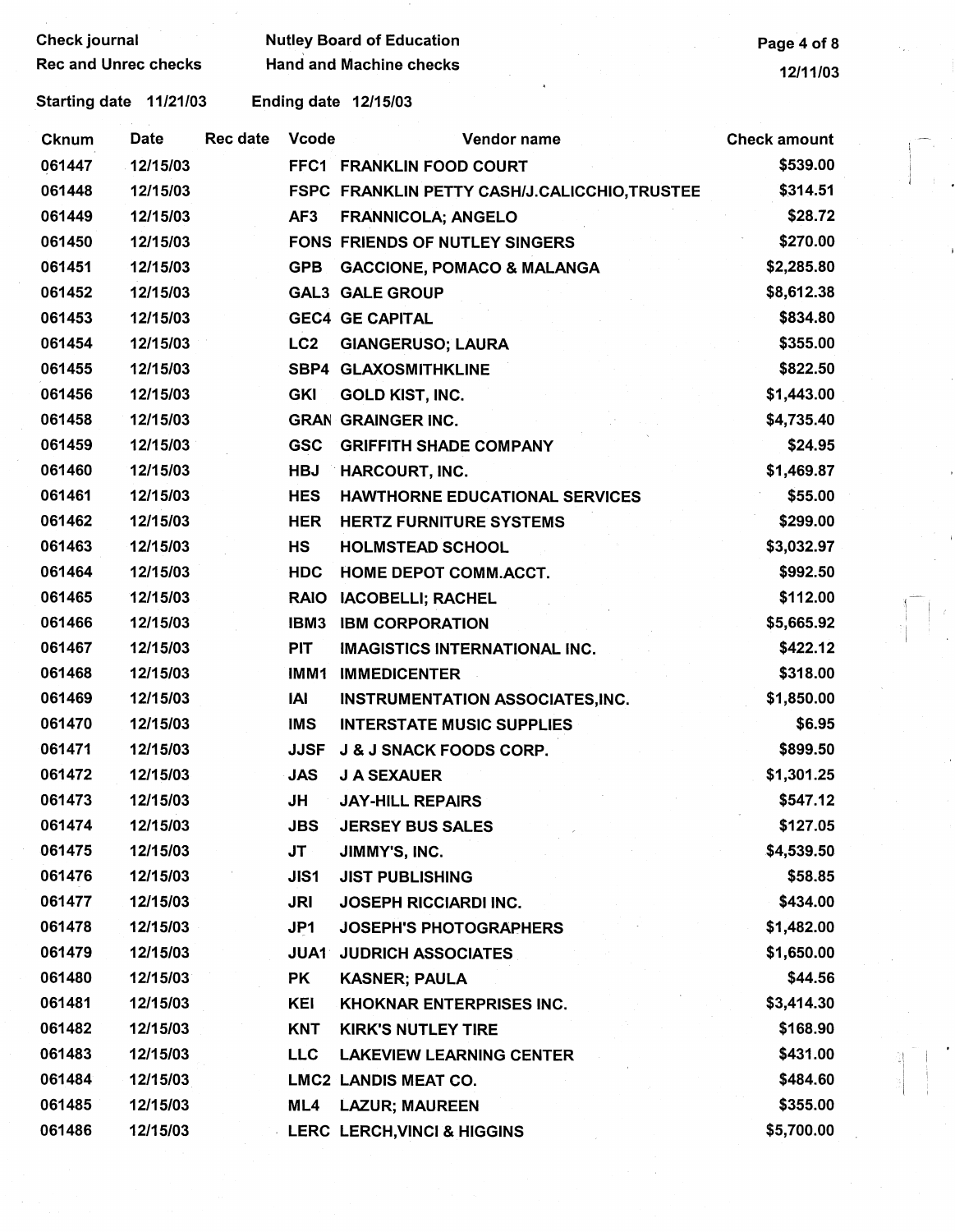| <b>Check journal</b> and the set |             |          |                 | <b>Nutley Board of Education</b>                | Page 5 of 8         |
|----------------------------------|-------------|----------|-----------------|-------------------------------------------------|---------------------|
| <b>Rec and Unrec checks</b>      |             |          |                 | <b>Hand and Machine checks</b>                  | 12/11/03            |
| Starting date 11/21/03           |             |          |                 | Ending date 12/15/03                            |                     |
| Cknum                            | <b>Date</b> | Rec date | <b>Vcode</b>    | Vendor name                                     | <b>Check amount</b> |
| 061487                           | 12/15/03    |          |                 | LEVY LEVY CONSTRUCTION CO., INC.                | \$159,315.00        |
| 061488                           | 12/15/03    |          | <b>LVC</b>      | <b>LIBRARY VIDEO CO.</b>                        | \$1,174.11          |
| 061489                           | 12/15/03    |          | <b>LFT</b>      | <b>LITTLE FALLS TROPHY</b>                      | \$64.00             |
| 061490                           | 12/15/03    |          | LP4             | <b>LOMBARDI'S PRODUCE</b>                       | \$1,068.00          |
| 061491                           | 12/15/03    |          | <b>LOE</b>      | LONG'S ELECTRONICS, INC.                        | \$229.42            |
| 061492                           | 12/15/03    |          | <b>LIFE</b>     | <b>LOVAAS INSTITUTE FOR EARLY INTERVENTION</b>  | \$5,616.19          |
| 061493                           | 12/15/03    |          | <b>MC</b>       | <b>MACK CAMERA</b>                              | \$36.00             |
| 061494                           | 12/15/03    |          | <b>MAJ</b>      | <b>MAJESTIC LOCK COMPANY</b>                    | \$153.75            |
| 061495                           | 12/15/03    |          |                 | <b>MALL MALLEN; JAMES</b>                       | \$292.05            |
| 061496                           | 12/15/03    |          | <b>MAN</b>      | <b>MANHATTAN WELDING CO. INC.</b>               | \$18,953.58         |
| 061497                           | 12/15/03    |          | <b>MCG</b>      | <b>MANISSES COMMUNICATIONS GROUP,INC</b>        | \$147.00            |
| 061498                           | 12/15/03    |          |                 | TRMC MCCORMICK; TRACY                           | \$355.00            |
| 061499                           | 12/15/03    |          |                 | NMC1 MCDONALD; NANCY                            | \$360.00            |
| 061500                           | 12/15/03    |          |                 | MHP1 MCGRAW-HILL COMPANIES                      | \$22,758.31         |
| 061501                           | 12/15/03    |          | MS7             | <b>MIDLAND SCHOOL</b>                           | \$3,092.25          |
| 061502                           | 12/15/03    |          | MS1             | <b>MILTON SCHOOL</b>                            | \$4,126.65          |
| 061503                           | 12/15/03    |          | <b>MCD</b>      | <b>MINOLTA CORPORATION</b>                      | \$193.52            |
| 161504                           | 12/15/03    |          | <b>MLB</b>      | <b>MOUNTAIN LAKES BOARD OF EDUCATION</b>        | \$12,893.28         |
| 161505                           | 12/15/03    |          | MS <sub>2</sub> | <b>MUSIC SHOP</b>                               | \$236.00            |
| 061506                           | 12/15/03    |          | MS <sub>6</sub> | <b>MUSIC SHOP</b>                               | \$50.00             |
| 061507                           | 12/15/03    |          |                 | <b>NBBC NARDONE BROTHERS BAKING COMPANY</b>     | \$147.96            |
| 061508                           | 12/15/03    |          | FN <sub>1</sub> | <b>NARDONE; FLORENCE</b>                        | \$4,146.75          |
| 061509                           | 12/15/03    |          | N1              | <b>NASCO</b>                                    | \$160.10            |
| 061510                           | 12/15/03    |          | <b>NAT</b>      | NATIONAL BUILDING SUPPLY CORP.                  | \$406.79            |
| 061511                           | 12/15/03    |          | NH              | <b>NATIONAL HEALTH SUPPLY</b>                   | \$405.26            |
| 061512                           | 12/15/03    |          |                 | <b>NSP1 NATIONAL SPORTSWEAR &amp; PROMOTION</b> | \$706.12            |
| 061513                           | 12/15/03    |          |                 | NJDA NEW JERSEY DEPARTMENT OF AGRICULTURE       | \$253.65            |
| 061514                           | 12/15/03    |          | <b>NJIT</b>     | NEW JERSEY INSTITUTE OF TECHNOLOGY              | \$90.00             |
| 061515                           | 12/15/03    |          | NL.             | <b>NEWARK LIGHT CO.</b>                         | \$2,297.96          |
| 061516                           | 12/15/03    |          | <b>NRT</b>      | <b>NEWARK REFRIGERATED WAREHOUSE</b>            | \$193.50            |
| 061517                           | 12/15/03    |          |                 | NHPC NHS PETTY CASH/J. ZARRA, TRUSTEE           | \$317.93            |
| 061518                           | 12/15/03    |          | SN              | <b>NICASTRO; SUSAN</b>                          | \$427.50            |
| 061519                           | 12/15/03    |          |                 | NJSD NJ SCHOOL DEVELOPMENT COUNCIL              | \$170.00            |
| 061520                           | 12/15/03    |          | <b>NHA</b>      | <b>NORTH HUDSON ACADEMY</b>                     | \$2,648.43          |
| 061521                           | 12/15/03    |          |                 | NJN1 NORTH JERSEY MEDIA GROUP INC.              | \$295.28            |
| 61522                            | 12/15/03    |          |                 | <b>CMHS NORTHWEST ESSEX COMMUNITY</b>           | \$5,759.09          |
| 61523                            | 12/15/03    |          |                 | NFBC NUTLEY FOOTBALL BOOSTER CLUB               | \$140.00            |
| 061524                           | 12/15/03    |          |                 | NHC NUTLEY HEATING & COOLING SUPPLY CO.         | \$25.16             |
| 061525                           | 12/15/03    |          |                 | HBC2 NUTLEY HIGH HOCKEY BOOSTER CLUB            | \$245.00            |

 $\hat{\boldsymbol{\epsilon}}$ 

 $\cdots$  . In the set of  $\cdots$  . In the set of  $\cdots$  ,  $\cdots$  ,  $\cdots$  ,  $\cdots$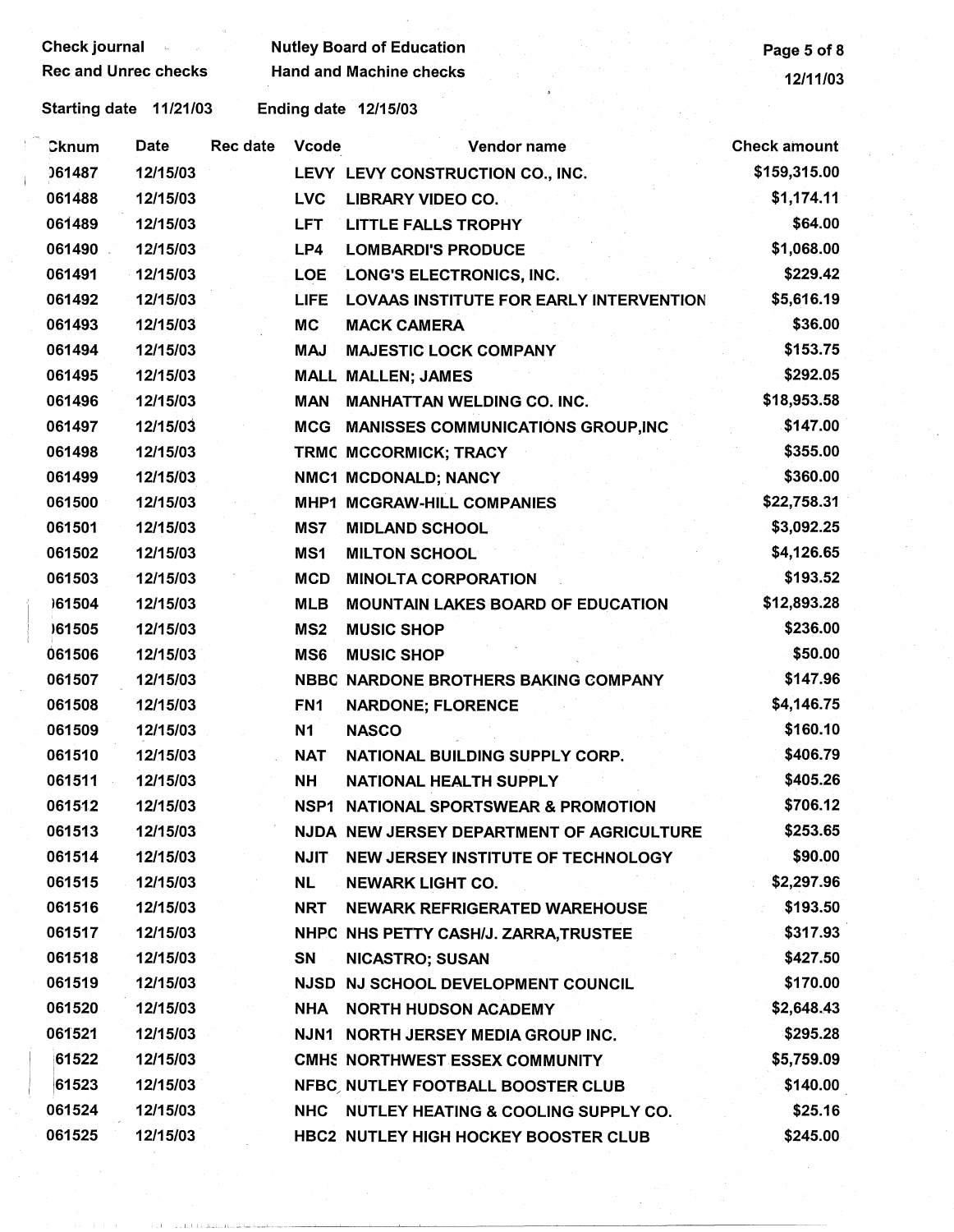| <b>Check journal</b>        |             |                 | <b>Nutley Board of Education</b> | Page 6 of 8                                            |                     |
|-----------------------------|-------------|-----------------|----------------------------------|--------------------------------------------------------|---------------------|
| <b>Rec and Unrec checks</b> |             |                 | <b>Hand and Machine checks</b>   | 12/11/03                                               |                     |
| Starting date 11/21/03      |             |                 |                                  | <b>Ending date 12/15/03</b>                            |                     |
| <b>Cknum</b>                | <b>Date</b> | <b>Rec date</b> | <b>Vcode</b>                     | Vendor name                                            | <b>Check amount</b> |
| 061526                      | 12/15/03    |                 | <b>NHS</b>                       | <b>NUTLEY HIGH SCHOOL</b>                              | \$27,500.00         |
| 061527                      | 12/15/03    |                 |                                  | <b>NHS1 NUTLEY HIGH SCHOOL</b>                         | \$1,291.80          |
| 061528                      | 12/15/03    |                 |                                  | <b>NSB3 NUTLEY HIGH SOCCER BOOSTER CLUB</b>            | \$125.00            |
| 061529                      | 12/15/03    |                 | <b>NSR</b>                       | NUTLEY SHOP-RITE, INC.                                 | \$1,425.31          |
| 061530                      | 12/15/03    |                 |                                  | OTC1 OCCUPATIONAL THERAPY CONSULTANTS, INC.            | \$660.00            |
| 061531                      | 12/15/03    |                 | <b>OLV</b>                       | O'GRADY-LONGO; VICKI J.                                | \$646.00            |
| 061532                      | 12/15/03    |                 | <b>OWS</b>                       | <b>OMNI WASTE SERVICES</b>                             | \$1,725.00          |
| 061533                      | 12/15/03    |                 | <b>OTC</b>                       | <b>ORIENTAL TRADING CO, INC.</b>                       | \$46.45             |
| 061534                      | 12/15/03    |                 |                                  | CIPA PALLEY; CINDY                                     | \$2,225.00          |
| 061535                      | 12/15/03    |                 |                                  | <b>PCSL PANASONIC COMMUNICATIONS &amp; SYS LEASE A</b> | \$1,352.30          |
| 061536                      | 12/15/03    |                 | <b>PDI</b>                       | <b>PANASONIC DOCUMENT IMAGING</b>                      | \$277.64            |
| 061537                      | 12/15/03    |                 |                                  | <b>GPAR PARISI; GERARD M.</b>                          | \$62.75             |
| 061538                      | 12/15/03    |                 | <b>PKP</b>                       | PATEL MD; POORVI K                                     | \$350.00            |
| 061539                      | 12/15/03    |                 | PE3                              | <b>PEARSON EDUCATION</b>                               | \$3,151.05          |
| 061540                      | 12/15/03    |                 | PW <sub>3</sub>                  | <b>PEDIATRIC WORKSHOP</b>                              | \$260.00            |
| 061541                      | 12/15/03    |                 |                                  | PENO PENNONI ASSOCIATES INC.                           | \$2,835.00          |
| 061542                      | 12/15/03    |                 | <b>PBB</b>                       | <b>PERMA-BOUND BOOKS</b>                               | \$337.10            |
| 061543                      | 12/15/03    |                 |                                  | PERR PERRONE CORPORATION                               | \$1,300.00          |
| 061544                      | 12/15/03    |                 | PD4                              | PETE'S DELI                                            | \$443.57            |
| 061545                      | 12/15/03    |                 | <b>PB</b>                        | PITNEY BOWES INC.                                      | \$56.90             |
| 061546                      | 12/15/03    |                 |                                  | <b>PMK1 PMK GROUP</b>                                  | \$3,544.80          |
| 061547                      | 12/15/03    |                 |                                  | PPC1 PORTA PHONE CO.                                   | \$96.90             |
| 061548                      | 12/15/03    |                 | PT                               | <b>PRINTING TECHNIQUES</b>                             | \$180.00            |
| 061549                      | 12/15/03    |                 | PPI2                             | PROGRAMMER'S PARADISE, INC.                            | \$5,780.99          |
| 061550                      | 12/15/03    |                 |                                  | RSSC REGAL STAMP & SIGN CO., INC.                      | \$49.00             |
| 061551                      | 12/15/03    |                 | <b>RBC</b>                       | <b>REGENT BOOK COMPANY</b>                             | \$30.10             |
| 061552                      | 12/15/03    |                 |                                  | USPS RESERVE ACCOUNT                                   | \$4,000.00          |
| 061553                      | 12/15/03    |                 | <b>RF</b>                        | <b>RICHARDS FLORIST</b>                                | \$54.00             |
| 061554                      | 12/15/03    |                 | <b>RSC</b>                       | <b>RICH-SEAPACK CORPORATION</b>                        | \$115.08            |
| 061555                      | 12/15/03    |                 | <b>RICH</b>                      | <b>RICOH CORP.</b>                                     | \$253.50            |
| 061556                      | 12/15/03    |                 | <b>RIG</b>                       | <b>RIGBY</b>                                           | \$7,634.36          |
| 061557                      | 12/15/03    |                 | RB <sub>6</sub>                  | <b>RITACCO BRO'S</b>                                   | \$2,231.25          |
| 061558                      | 12/15/03    |                 | <b>RPC</b>                       | <b>RIVERSIDE PUBLISHING CO</b>                         | \$1,886.48          |
| 061559                      | 12/15/03    |                 | <b>RPJI</b>                      | <b>ROY P. JENSEN INC.</b>                              | \$142.48            |
| 061560                      | 12/15/03    |                 |                                  | SHUN S & H UNIFORM CORPORATION                         | \$159.46            |
| 061561                      | 12/15/03    |                 |                                  | <b>SAG2 SAGE DAY II</b>                                | \$6,759.72          |
| 061562                      | 12/15/03    |                 |                                  | <b>SAG1 SAGEBRUSH CORPORATION</b>                      | \$714.95            |
| 061563                      | 12/15/03    |                 |                                  | DOSA SAITTA; DONNA                                     | \$80.00             |
| 061564                      | 12/15/03    |                 | <b>SAP</b>                       | <b>SALLY'S AUTO PARTS INC.</b>                         | \$70.84             |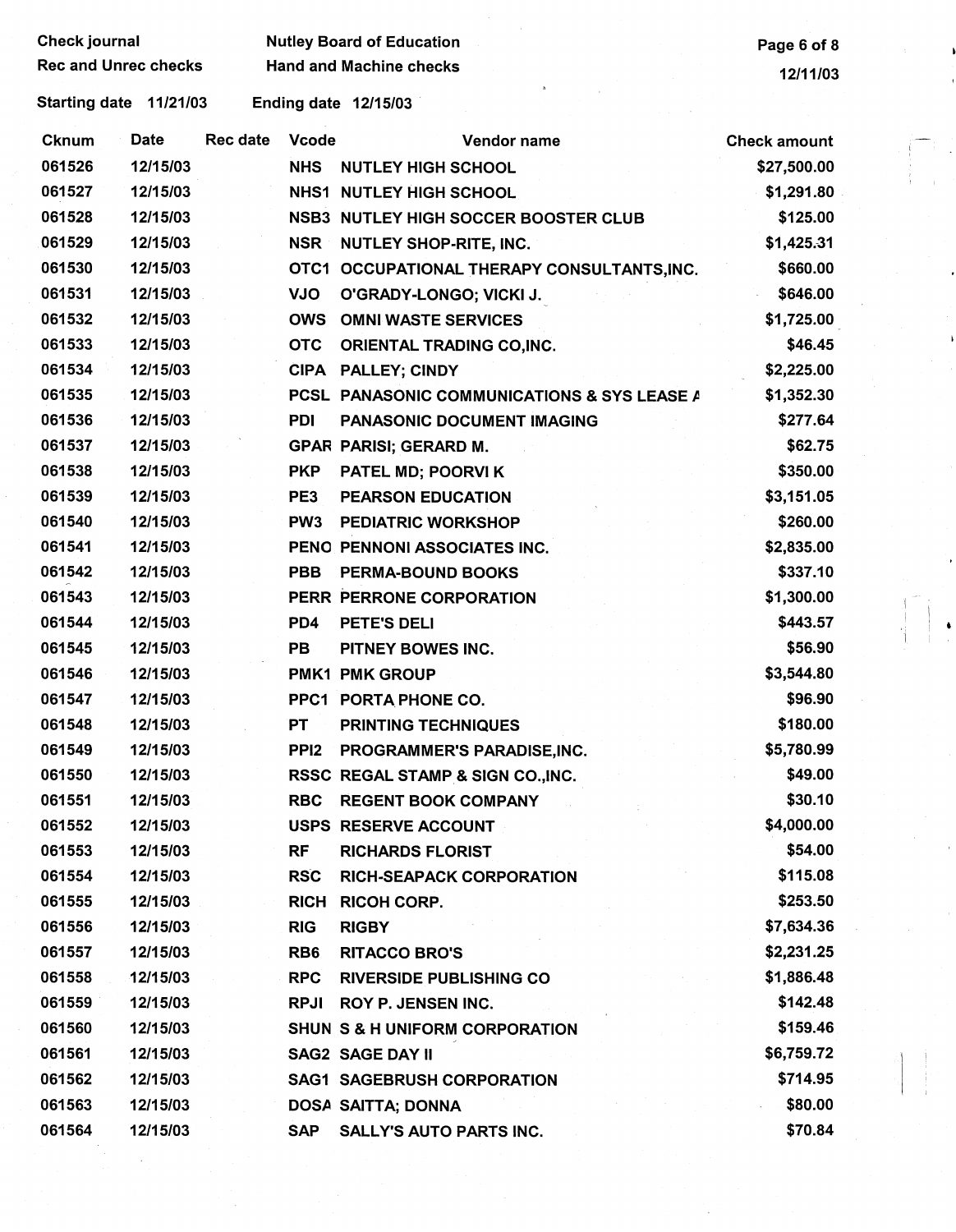| <b>Rec and Unrec checks</b><br>Starting date 11/21/03<br>Cknum |             |          |                 | <b>Hand and Machine checks</b>                   | 12/11/03            |
|----------------------------------------------------------------|-------------|----------|-----------------|--------------------------------------------------|---------------------|
|                                                                |             |          |                 |                                                  |                     |
|                                                                |             |          |                 | <b>Ending date 12/15/03</b>                      |                     |
|                                                                | <b>Date</b> | Rec date | <b>Vcode</b>    | Vendor name                                      | <b>Check amount</b> |
| 061565                                                         | 12/15/03    |          |                 | <b>SCPA SCARPA; LINDA</b>                        | \$80.00             |
| 061566                                                         | 12/15/03    |          | S               | <b>SCHOLASTIC MAGAZINES</b>                      | \$222.75            |
| 061567                                                         | 12/15/03    |          | <b>SPC</b>      | <b>SCHOOL SPECIALTY INC</b>                      | \$935.60            |
| 061568                                                         | 12/15/03    |          | <b>SIN</b>      | <b>SEMINARS IN NUTRITION</b>                     | \$99.00             |
| 061569                                                         | 12/15/03    |          |                 | SHAR SHARP ELEVATOR COMPANY, INC.                | \$290.00            |
| 061570                                                         | 12/15/03    |          | MSM             | <b>SMITH; MARTIN</b>                             | \$350.00            |
| 061571                                                         | 12/15/03    |          | <b>GNK</b>      | <b>SNACKS &amp; MORE, L.L.C.</b>                 | \$3,358.60          |
| 061572                                                         | 12/15/03    |          | <b>SPH</b>      | <b>SPHERE COMMUNICATIONS</b>                     | \$27,017.50         |
| 061573                                                         | 12/15/03    |          |                 | STBU STAPLES BUSINESS ADVANTAGE                  | \$938.25            |
| 061574                                                         | 12/15/03    |          | <b>SL</b>       | <b>STAR LEDGER</b>                               | \$388.50            |
| 061575                                                         | 12/15/03    |          | SI5             | <b>STEWART INDUSTRIES</b>                        | \$807.72            |
| 061576                                                         | 12/15/03    |          |                 | <b>SUM8 SUMMIT LEARNING</b>                      | \$78.87             |
| 061577                                                         | 12/15/03    |          |                 | SDSC SUPER DUPER INC.                            | \$261.24            |
| 061578                                                         | 12/15/03    |          | JT1             | <b>TAGLIARENI; JOSEPH</b>                        | \$101.64            |
| 061579                                                         | 12/15/03    |          |                 | <b>TSOF TANNER SCHOOL &amp; OFFICE FURNITURE</b> | \$1,277.24          |
| 061580                                                         | 12/15/03    |          | TD              | <b>TEACHER'S DISCOVERY</b>                       | \$62.81             |
| 061581                                                         | 12/15/03    |          | <b>TVC1</b>     | <b>TEACHERS VIDEO CO.</b>                        | \$136.55            |
| 161582                                                         | 12/15/03    |          | <b>TCI</b>      | <b>TERRE COMPANY INC</b>                         | \$445.65            |
| 061583                                                         | 12/15/03    |          | <b>TRS</b>      | THERAPEUTIC REHABILITATION SERVICES              | \$645.00            |
| 061584                                                         | 12/15/03    |          | <b>TRB</b>      | <b>THOMAS R. BARONE</b>                          | \$327.00            |
| 061585                                                         | 12/15/03    |          | <b>VOIC</b>     | <b>T-MOBILE</b>                                  | \$985.22            |
| 061586                                                         | 12/15/03    |          | <b>TAB</b>      | <b>TONY'S AUTO BODY</b>                          | \$2,980.08          |
| 061587                                                         | 12/15/03    |          |                 | <b>TOCC TOPBULB.COM</b>                          | \$211.80            |
| 061588                                                         | 12/15/03    |          | TN              | <b>TOWNSHIP OF NUTLEY</b>                        | \$145,953.92        |
| 061589                                                         | 12/15/03    |          | TN <sub>5</sub> | <b>TOWNSHIP OF NUTLEY</b>                        | \$23,015.94         |
| 061590                                                         | 12/15/03    |          | <b>TTE</b>      | <b>TRI-TECH ENGINEERING</b>                      | \$2,613.91          |
| 061591                                                         | 12/15/03    |          |                 | TDFI TUSCAN/LEHIGH DAIRIES, L.P.                 | \$3,494.37          |
| 061592                                                         | 12/15/03    |          |                 | <b>USPN US POSTMASTER</b>                        | \$444.00            |
| 061593                                                         | 12/15/03    |          |                 | UMDN UMDNJ-UNIVERSITY BEHAVIORAL HEALTHCAR       | \$14,400.00         |
| 061594                                                         | 12/15/03    |          | <b>UIC</b>      | UNDERLAWN IRRIGATION COMPANY                     | \$145.00            |
| 061595                                                         | 12/15/03    |          | BA              | <b>VERIZON</b>                                   | \$8,757.68          |
| 061596                                                         | 12/15/03    |          |                 | <b>VBOE VERONA BOARD OF EDUCATION</b>            | \$2,942.30          |
| 061597                                                         | 12/15/03    |          | VB              | <b>VIOLA BROTHERS INC</b>                        | \$1,219.64          |
| 061598                                                         | 12/15/03    |          | JV3             | <b>VIOLA; JAMES</b>                              | \$98.70             |
| 061599                                                         | 12/15/03    |          | JV              | <b>VIVINETTO; DR. JAMES S.</b>                   | \$308.00            |
| 061600                                                         | 12/15/03    |          |                 | HOW/ WANG; HONG                                  | \$6,037.00          |
| 061601                                                         | 12/15/03    |          | WA4             | <b>WASHINGTON ACADEMY</b>                        | \$6,568.68          |
| 061602                                                         | 12/15/03    |          |                 | WRC WEEKLY READER CORP.                          | \$320.25            |
| 061603                                                         | 12/15/03    |          |                 | <b>WGC WELCO GASES CORPORATION</b>               | \$132.10            |